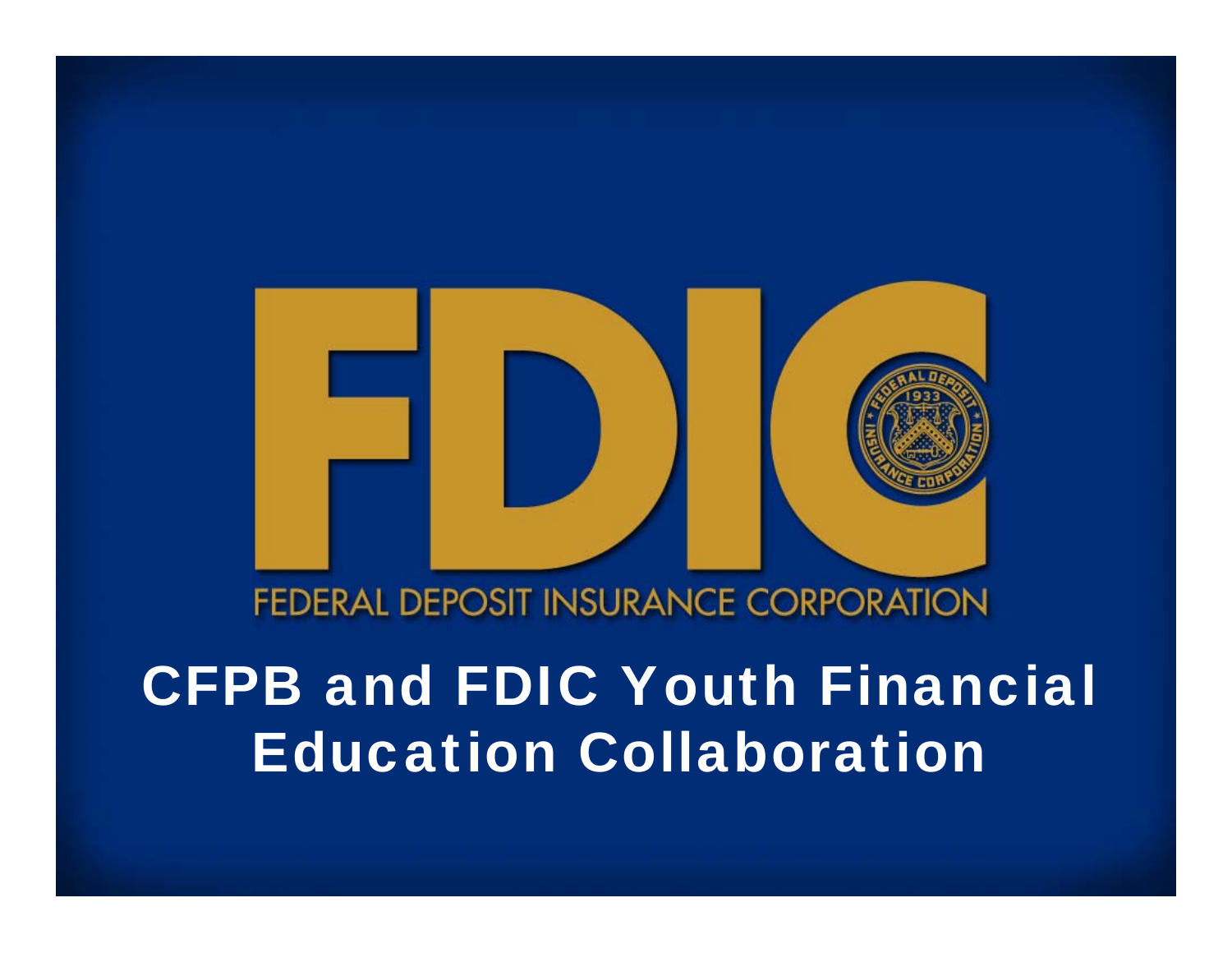- **School savings programs are a promising** strategy to promote lifetime economic inclusion
- **Why aren't there more programs? Could it be** 
	- Uncertainty about best range of options
	- Regulatory misunderstandings
	- **\*** Benefits are unclear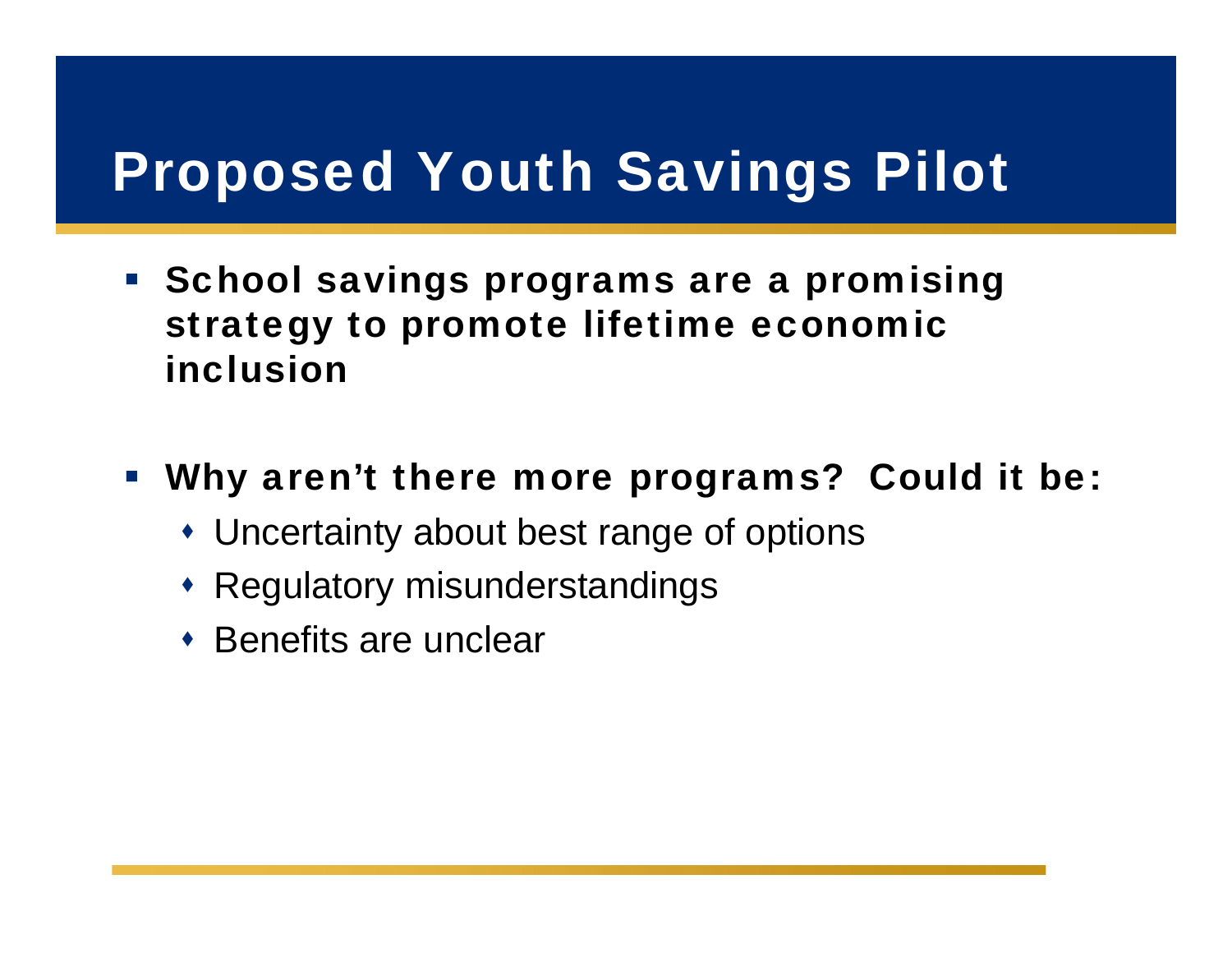#### $\mathcal{L}_{\mathcal{A}}$ What FDIC is considering:

- Select a handful of programs through a competitive process
- Learn from these programs over a 1-2 year period
- Along the way, help participants to overcome challenges, learn from peers and utilize FDIC/CFPB resources
- Produce a report for banks interested in engaging in this work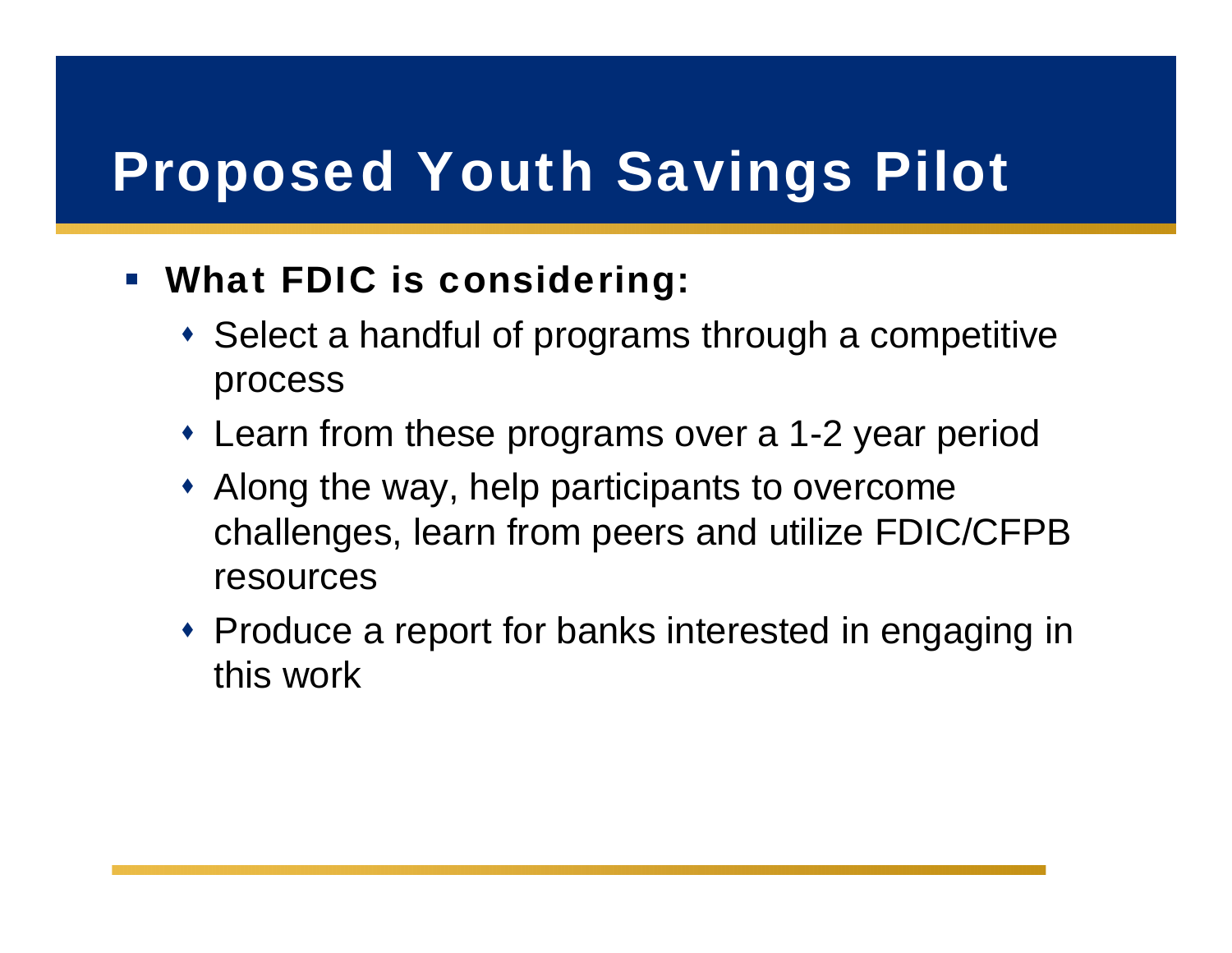#### $\mathcal{L}_{\mathcal{A}}$ Why do this?

- Identify promising approaches to youth savings, and elevate this work to foster the development of new partnerships and programs
- What else would we want to accomplish?
	- Encourage experiential learning
	- Inspire greater access to youth savings accounts
	- Scale promising practices (some of which may not yet be known)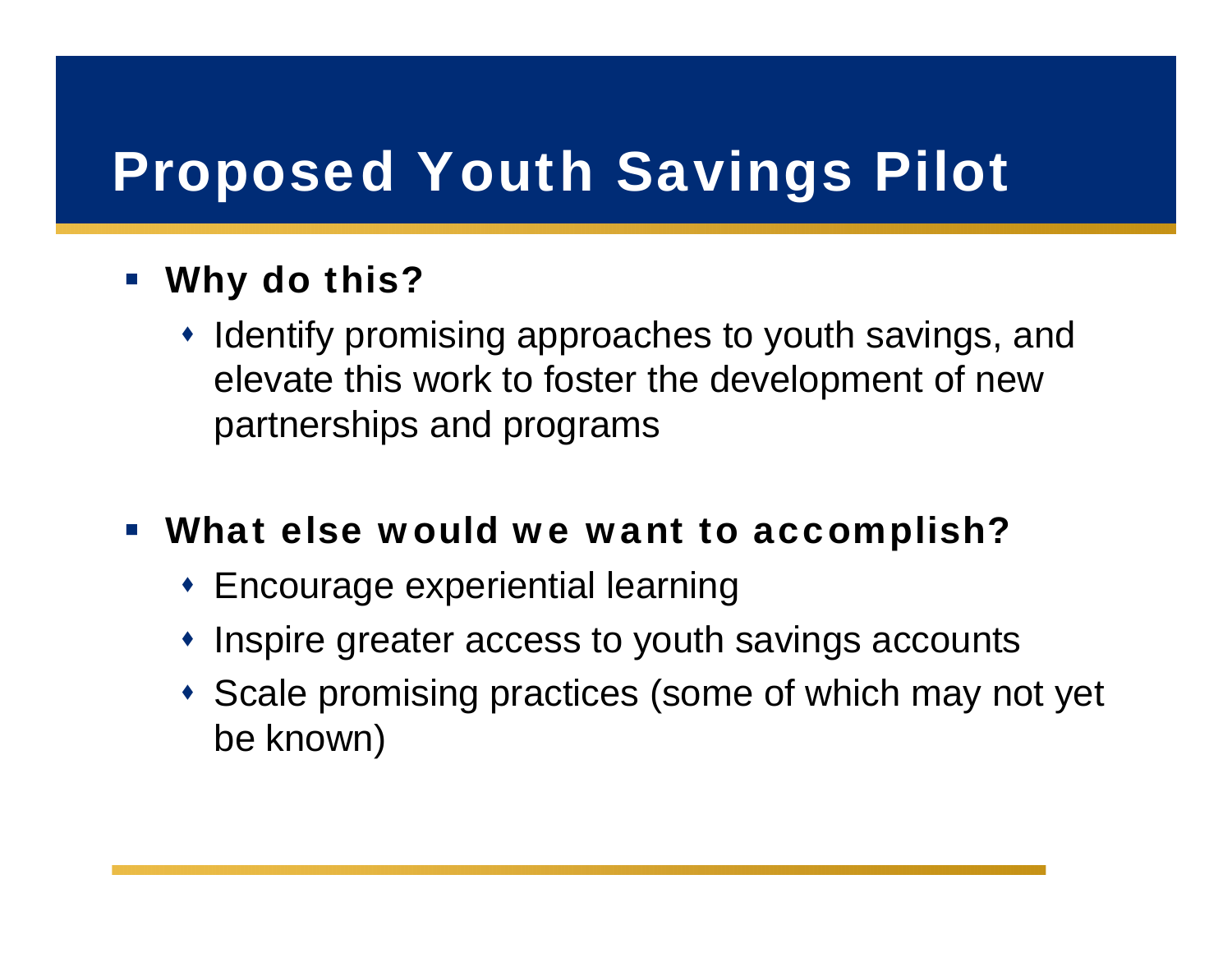#### Participant Eligibility

- FDIC-insured institutions working with a school or other community partner
- **\* Supervisory ratings**
- **Selection Criteria** 
	- Target audience
	- Overall plan to manage relationship with partner
	- Overall approach to reach/serve students
	- Strategies to incentivize youth savings behaviors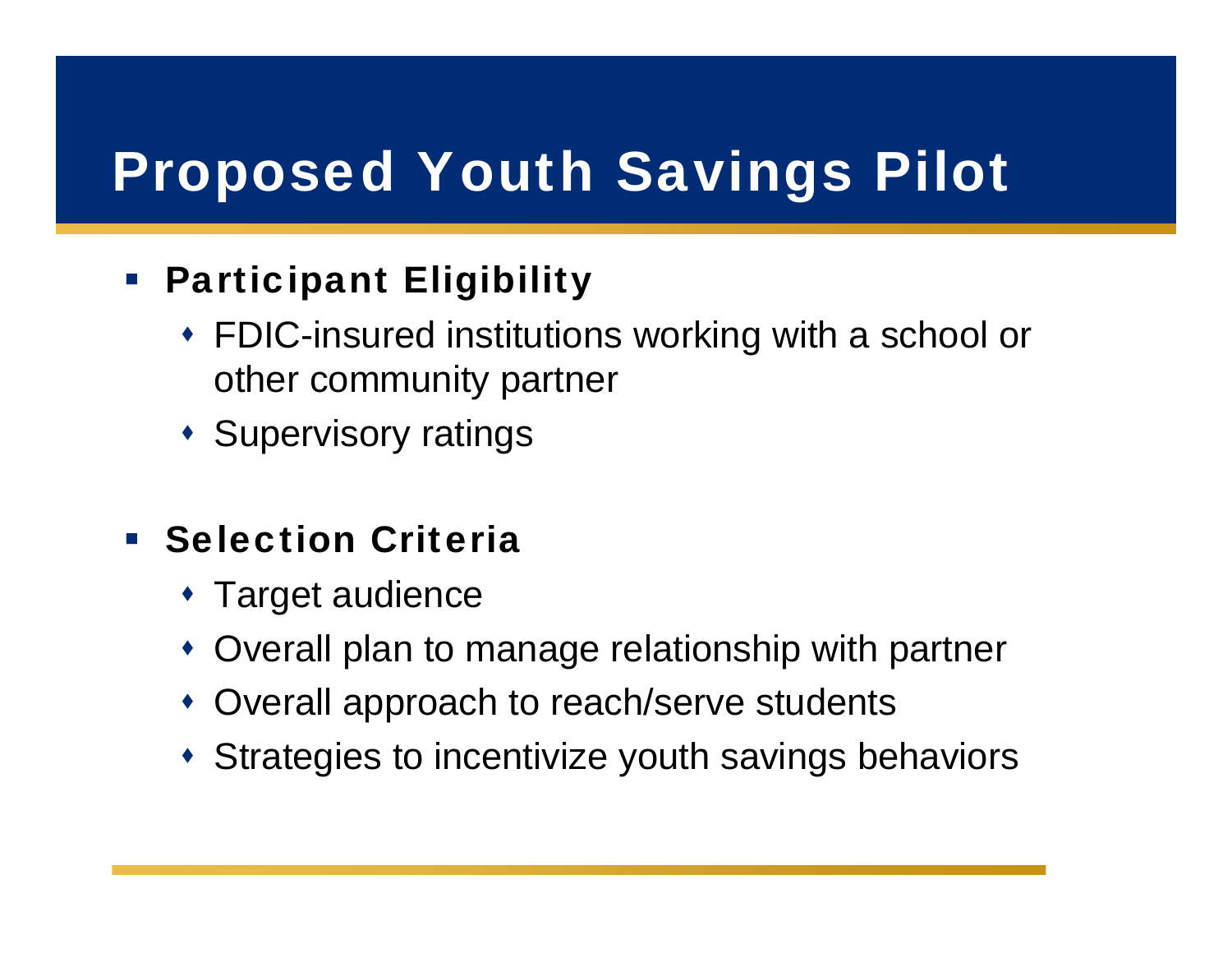#### $\mathbb{R}^n$ Phases

- I: 2014-2016 Academic Year (Existing Programs)
- II: 2015-2016 Academic Year (New Programs)

#### **Timeline:**

- April 2014: Get feedback from ComE-In members
- June 1-July 31: Phase I application period
- August 2014-June 2016: Phase I period
- August 2015-June 2016: Phase II period
- December 2016: Final report on pilot